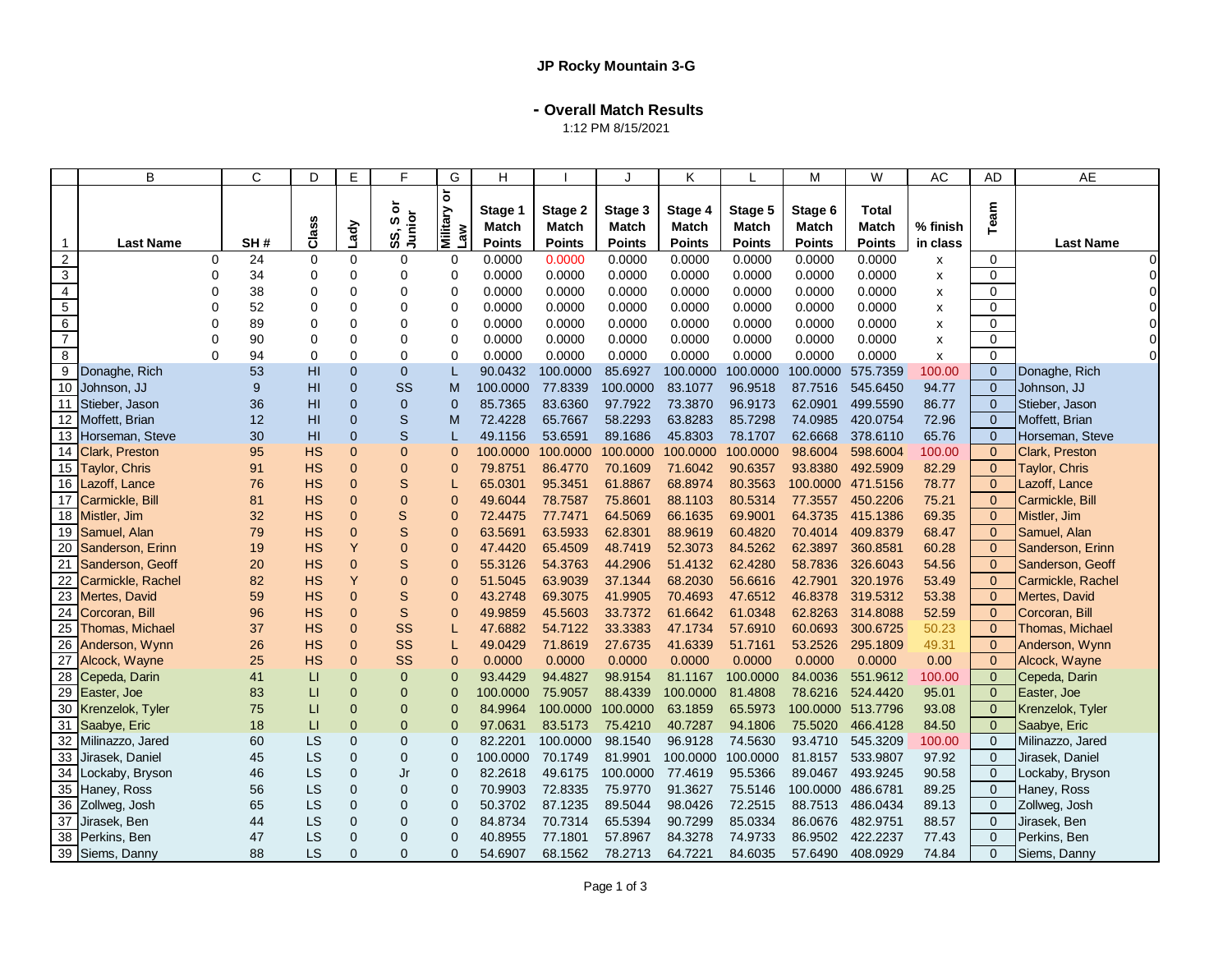**- Overall Match Results**

1:12 PM 8/15/2021

|              | B                  | C              | D         | E              | F                       | G                                                      | H                |                  | Τ.               | K                |                  | M                | W                     | AC       | <b>AD</b>      | <b>AE</b>          |
|--------------|--------------------|----------------|-----------|----------------|-------------------------|--------------------------------------------------------|------------------|------------------|------------------|------------------|------------------|------------------|-----------------------|----------|----------------|--------------------|
|              |                    |                | Class     | Lady           | ১<br>Junior<br>w<br>SS, | $\overleftarrow{\mathtt{o}}$<br><b>Military</b><br>Law | Stage 1<br>Match | Stage 2<br>Match | Stage 3<br>Match | Stage 4<br>Match | Stage 5<br>Match | Stage 6<br>Match | <b>Total</b><br>Match | % finish | Team           |                    |
| $\mathbf{1}$ | <b>Last Name</b>   | SH#            |           |                |                         |                                                        | <b>Points</b>    | <b>Points</b>    | <b>Points</b>    | <b>Points</b>    | <b>Points</b>    | <b>Points</b>    | <b>Points</b>         | in class |                | <b>Last Name</b>   |
|              | 40 Roush, Joey     | 49             | LS        | $\mathbf{0}$   | $\Omega$                | $\mathbf{0}$                                           | 42.4272          | 70.3748          | 73.1366          | 70.7814          | 76.4376          | 72.5214          | 405.6790              | 74.39    | $\mathbf 0$    | Roush, Joey        |
| 41           | Horn, Dave         | 87             | LS        | $\mathbf{0}$   | $\Omega$                | $\Omega$                                               | 59.1678          | 55.5618          | 65.5601          | 80.1223          | 68.5134          | 72.5170          | 401.4425              | 73.62    | $\Omega$       | Horn, Dave         |
| 42           | Solomon, Drew      | 63             | LS        | $\mathbf 0$    | $\overline{0}$          | $\mathbf{0}$                                           | 51.8576          | 58.5911          | 78.6721          | 55.8819          | 77.5097          | 70.9655          | 393.4779              | 72.16    | $\overline{0}$ | Solomon, Drew      |
|              | 43 Miller, Eric    | 78             | LS        | $\mathbf 0$    | SS                      | $\mathbf 0$                                            | 62.8638          | 59.0437          | 75.2555          | 56.0382          | 74.4335          | 51.4178          | 379.0525              | 69.51    | $\overline{0}$ | Miller, Eric       |
| 44           | McElyea, David     | 100            | LS        | $\mathbf 0$    | $\overline{0}$          | $\mathbf{0}$                                           | 65.5172          | 56.5577          | 62.6927          | 54.5222          | 71.0652          | 60.4995          | 370.8545              | 68.01    | $\mathbf 0$    | McElyea, David     |
| 45           | Blevens, Will      | 39             | LS        | $\overline{0}$ | $\Omega$                | $\Omega$                                               | 53.8509          | 72.6481          | 60.4362          | 65.8037          | 64.9097          | 53.0560          | 370.7046              | 67.98    | $\Omega$       | Blevens, Will      |
| 46           | Vance, Chase       | 50             | LS        | $\mathbf 0$    | $\Omega$                | $\mathbf{0}$                                           | 52.5581          | 70.5915          | 52.4139          | 50.8510          | 59.4405          | 64.7486          | 350.6035              | 64.29    | $\Omega$       | Vance, Chase       |
| 47           | Dutton, Caleb      | 54             | LS        | $\mathbf{0}$   | $\Omega$                | $\mathbf{0}$                                           | 48.4376          | 66.3772          | 59.2984          | 43.5272          | 59.5897          | 67.9535          | 345.1836              | 63.30    | $\Omega$       | Dutton, Caleb      |
| 48           | Vlastelica, Robert | 93             | <b>LS</b> | $\mathbf{0}$   | $\Omega$                |                                                        | 39.0112          | 60.6728          | 45.9708          | 57.1764          | 71.0537          | 63.9066          | 337.7915              | 61.94    | $\mathbf{0}$   | Vlastelica, Robert |
| 49           | Tarver, Andrew     | 103            | LS        | $\Omega$       | $\Omega$                | $\Omega$                                               | 46.6669          | 53.8223          | 46.0729          | 75.1876          | 62.8033          | 50.2064          | 334.7596              | 61.39    | $\Omega$       | Tarver, Andrew     |
|              | 50 Broyles, Kirk   | 40             | LS        | $\mathbf 0$    | $\overline{0}$          | M                                                      | 54.9712          | 63.2082          | 47.2720          | 61.5635          | 52.8607          | 53.9983          | 333.8739              | 61.23    | $\mathbf 0$    | Broyles, Kirk      |
|              | 51 Fain, Doyle     | 98             | LS        | $\mathbf{0}$   | S                       | $\Omega$                                               | 48.6512          | 41.4258          | 41.4996          | 49.9194          | 65.5342          | 72.5432          | 319.5735              | 58.60    | $\Omega$       | Fain, Doyle        |
| 52           | Becky, Mike        | 70             | LS        | $\mathbf{0}$   | SS                      | $\Omega$                                               | 40.6555          | 48.5098          | 44.6238          | 58.0486          | 50.9392          | 66.8889          | 309.6657              | 56.79    | $\mathbf 0$    | Becky, Mike        |
| 53           | Bucher, Emily      | $\mathbf 1$    | LS        | Y              | $\overline{0}$          | $\mathbf{0}$                                           | 47.4266          | 40.5558          | 60.7045          | 41.8299          | 62.0537          | 53.0396          | 305.6103              | 56.04    | $\Omega$       | Bucher, Emily      |
|              | 54 Hatcher, Colt   | 43             | LS        | $\mathbf{0}$   | $\overline{0}$          | $\mathbf{0}$                                           | 41.6038          | 55.9589          | 53.1869          | 40.1580          | 58.0178          | 51.7516          | 300.6768              | 55.14    | $\overline{0}$ | Hatcher, Colt      |
|              | 55 Bugh, Dan       | 71             | LS        | $\mathbf{0}$   | S                       | $\Omega$                                               | 45.3265          | 46.5965          | 51.1595          | 45.0231          | 55.1275          | 56.5311          | 299.7644              | 54.97    | $\Omega$       | Bugh, Dan          |
| 56           | Coker, Cindy       | 3              | LS        | Y              | $\overline{0}$          | $\Omega$                                               | 46.2490          | 45.6458          | 44.4802          | 50.4406          | 58.8848          | 51.1579          | 296.8583              | 54.44    | $\Omega$       | Coker, Cindy       |
| 57           | Horn, Amy          | 86             | LS        | Y              | $\overline{0}$          | $\mathbf{0}$                                           | 53.7668          | 40.9489          | 46.8819          | 55.7721          | 50.5843          | 46.9835          | 294.9376              | 54.09    | $\Omega$       | Horn, Amy          |
|              | 58 Riley, Brad     | 16             | LS        | $\overline{0}$ | S                       | $\mathbf{0}$                                           | 42.2285          | 47.0558          | 49.7382          | 38.5338          | 57.3550          | 54.7347          | 289.6460              | 53.11    | $\mathbf 0$    | Riley, Brad        |
|              | 59 Herman, Ben     | $\overline{7}$ | LS        | $\mathbf 0$    | $\Omega$                | $\Omega$                                               | 33.7773          | 51.9288          | 46.5679          | 39.6300          | 61.3261          | 54.0225          | 287.2526              | 52.68    | $\Omega$       | Herman, Ben        |
| 60           | Matias, Michael    | 58             | LS        | $\mathbf 0$    | $\overline{0}$          | 0                                                      | 45.9238          | 46.5138          | 56.5211          | 0.0000           | 63.9879          | 66.1030          | 279.0496              | 51.17    | $\Omega$       | Matias, Michael    |
| 61           | Abram, Jim         | 67             | LS        | $\mathbf{0}$   | S                       | $\mathbf{0}$                                           | 38.9683          | 39.4980          | 46.3838          | 42.6576          | 51.8852          | 57.6214          | 277.0145              | 50.80    | $\Omega$       | Abram, Jim         |
|              | 62 Bucher, Jared   | $\overline{2}$ | LS        | $\mathbf{0}$   | $\Omega$                | $\mathbf{0}$                                           | 36.5314          | 47.3665          | 48.0832          | 36.7204          | 54.1825          | 45.6112          | 268.4952              | 49.24    | $\Omega$       | Bucher, Jared      |
| 63           | Gray, Courtney     | 84             | LS        | Υ              | $\overline{0}$          | $\mathbf 0$                                            | 34.0180          | 38.4491          | 39.4008          | 40.5114          | 51.1631          | 54.9395          | 258.4820              | 47.40    | $\overline{0}$ | Gray, Courtney     |
|              | 64 Morris, Jim     | 13             | LS        | $\mathbf{0}$   | SS                      | м                                                      | 39.7648          | 47.0110          | 45.9267          | 42.0260          | 42.7515          | 37.0496          | 254.5296              | 46.68    | $\Omega$       | Morris, Jim        |
| 65           | Guenther, LT       | 55             | LS        | $\mathbf 0$    | $\mathbf{0}$            |                                                        | 34.4293          | 42.8095          | 43.7498          | 37.0358          | 48.6154          | 46.2295          | 252.8692              | 46.37    | $\Omega$       | Guenther, LT       |
| 66           | Green, Dustin      | 99             | LS        | $\mathbf 0$    | $\overline{0}$          | $\mathbf{0}$                                           | 43.5442          | 34.9233          | 40.5620          | 37.3670          | 52.2819          | 41.4529          | 250.1314              | 45.87    | $\Omega$       | Green, Dustin      |
| 67           | Miller, Mark       | 11             | LS        | $\mathbf 0$    | SS                      | $\mathbf{0}$                                           | 32.6710          | 40.2243          | 28.9349          | 46.2992          | 48.2775          | 41.2569          | 237.6637              | 43.58    | $\mathbf 0$    | Miller, Mark       |
|              | 68 Hill, Kelly     | 74             | LS        | Y              | $\Omega$                | $\Omega$                                               | 31.2203          | 35.1249          | 45.6102          | 32.4628          | 47.4139          | 39.6601          | 231.4921              | 42.45    | $\Omega$       | Hill, Kelly        |
| 69           | Alcantrara, DC     | 68             | LS        | $\mathbf 0$    | $\mathbf{0}$            | $\mathbf{0}$                                           | 17.6407          | 39.9093          | 37.7030          | 40.5380          | 47.9979          | 39.8926          | 223.6815              | 41.02    | $\Omega$       | Alcantrara, DC     |
|              | 70 Sierpina, Dan   | 35             | LS        | $\mathbf 0$    | SS                      | $\mathbf{0}$                                           | 35.9785          | 36.6694          | 30.3463          | 34.1968          | 51.4613          | 29.6932          | 218.3455              | 40.04    | $\mathbf 0$    | Sierpina, Dan      |
| 71           | Luick, Bill        | 31             | LS        | $\mathbf{0}$   | SS                      | $\Omega$                                               | 31.5112          | 34.5652          | 43.4124          | 29.6599          | 43.3901          | 32.1899          | 214.7288              | 39.38    | $\overline{0}$ | Luick, Bill        |
|              | 72 Bailey, Neil    | 69             | LS        | $\mathbf{0}$   | SS                      | $\Omega$                                               | 31.0234          | 35.0147          | 29.9807          | 27.3443          | 43.6304          | 45.6095          | 212,6029              | 38.99    | $\Omega$       | Bailey, Neil       |
|              | 73 Roberts, Jim    | 17             | LS        | $\mathbf 0$    | SS                      | M                                                      | 30.5405          | 26.1756          | 37.7030          | 28.6327          | 41.1546          | 28.7214          | 192.9278              | 35.38    | $\mathbf 0$    | Roberts, Jim       |
|              | 74 Arquette, Kevin | 27             | LS        | $\Omega$       | SS                      | M                                                      | 21.2374          | 30.5391          | 25.1354          | 30.8626          | 41.9423          | 37.9991          | 187.7159              | 34.42    | $\Omega$       | Arquette, Kevin    |
| 75           | Garcia, Santiago   | 66             | LS        | $\mathbf{0}$   | $\overline{0}$          | $\Omega$                                               | 21.8984          | 23.8230          | 27.3451          | 39.7920          | 33.4622          | 37.6674          | 183.9880              | 33.74    | $\mathbf 0$    | Garcia, Santiago   |
| 76           | Lowrey, Cole       | 10             | LS        | $\Omega$       | $\Omega$                | $\Omega$                                               | 30.5004          | 27.7905          | 33.1787          | 26.5845          | 32.8584          | 31.9355          | 182.8479              | 33.53    | $\Omega$       | Lowrey, Cole       |
|              | 77 Brown, Ken      | 28             | LS        | $\Omega$       | S                       | $\Omega$                                               | 21.4377          | 20.3187          | 34.2330          | 24.9881          | 36.8345          | 30.4471          | 168.2591              | 30.86    | $\Omega$       | Brown, Ken         |